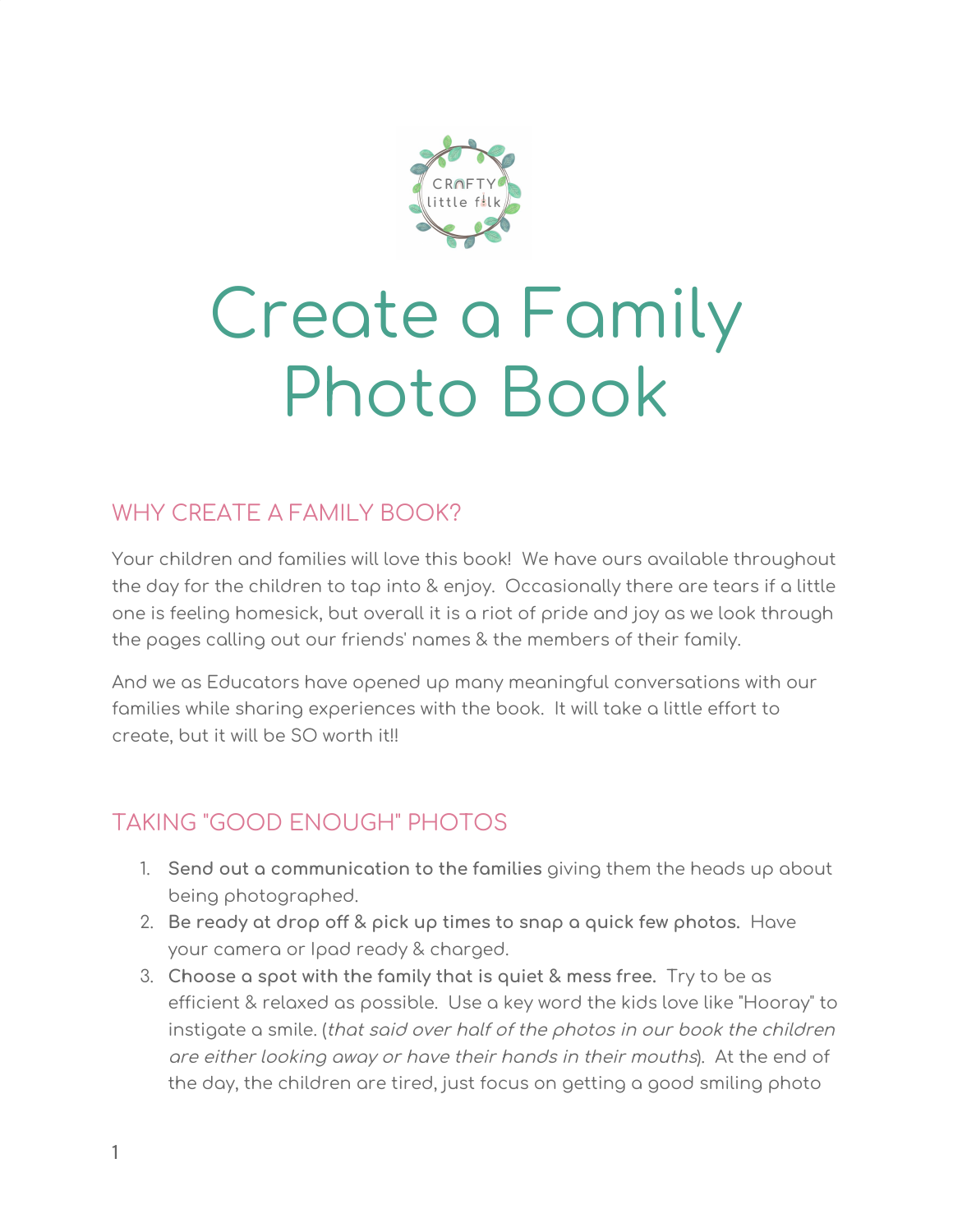of the family member.

- 4. **Take 4 or 5 photos**, show the family member & ask them which they would prefer. Delete all others on the spot. Be prepared to take another couple if there is not a suitable photo.
- 5. **Thank & reassure** the family member their little person is going to love having them in their special book!!!

# PRINTING YOUR PHOTOS

- 1. **You have two options with printing** print yourself at work/home or get your photos printed at a photo lab.
- 2. **I chose to get our photos printed at Big W** for consistency of size & colour. But if you have a colour printer that is NOT misbehaving (like ours) then you could easily ( & more economically) print at work.
- 3. Choose a size you like Our book photo size is **Square 6" X 6"** (15cm X 15cm) **with a white border. (Looks so professional right!?!)**

At Big W these cost 80c each to print. They are a great size for a book!! The only issue with this size is it's slightly too big to fit two photos in one A4 laminating pouch. My advice if you're printing yourself, print at 5.5" x 5.5". If printing 6" x 6" be prepared for laminating wastage/offcuts.

- 4. Of course you can choose your preferred size, colour etc. Maybe you'd prefer a rectangle book in black & white? Whatever you decide, make sure it's really easy for little ones to turn the pages.
- 5. Also note, we created the book with 60% of the photos taken, then added the extra family photos as we captured them in small batches. Overall, it took about 6 weeks to get photos of everyone. Mums, Dads, Grandparents & Carers. Create a list from your roll & tick them off as you go!!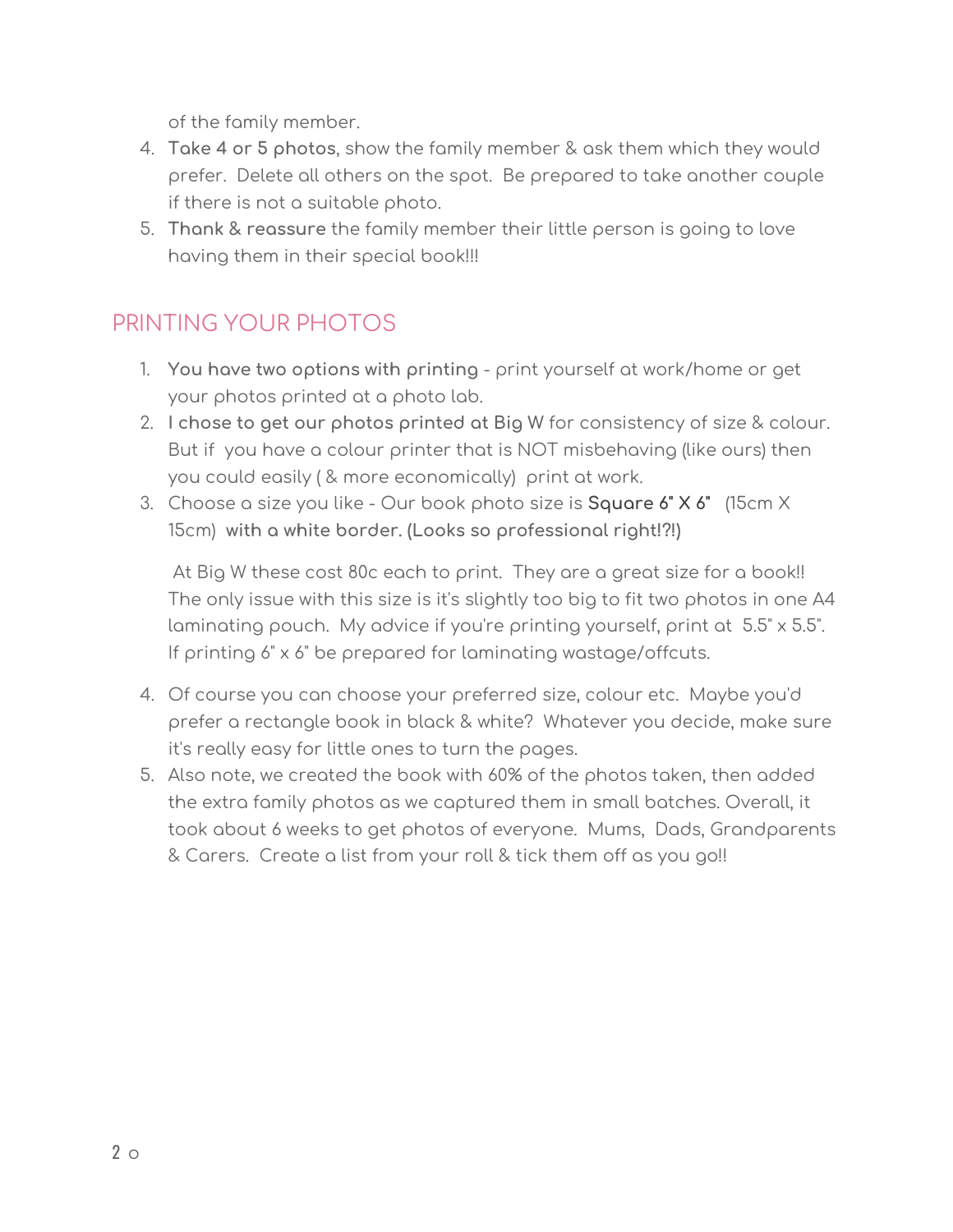### MATERIALS NEEDED

- Printed photographs & cover page
- Laminator & laminating pouches
- Scissors
- Single hole punch
- 3 x 19mm Metal Book Rings



#### **METHOD**

HOW TO ASSEMBLE YOUR BOOK.

- 1. After your photos are printed, laminate each photo & cut around the edge leaving a 3mm edge, curving the corners to ensure no sharp edges.
- 2. Leave a 2cm laminate spine on the left hand edge of each photo for the hole punches.
- 3. Hole punch the top & bottom, then one exactly in the middle. Use this photo as the guide for all the others. Hold it on top as you punch the holes.
- 4. Pop the rings through your holes & "just like magic" you have a beautiful family book.

Note - To create a beautiful book, all of the photos must line up. Give this job to the wonderful OCD person in your team.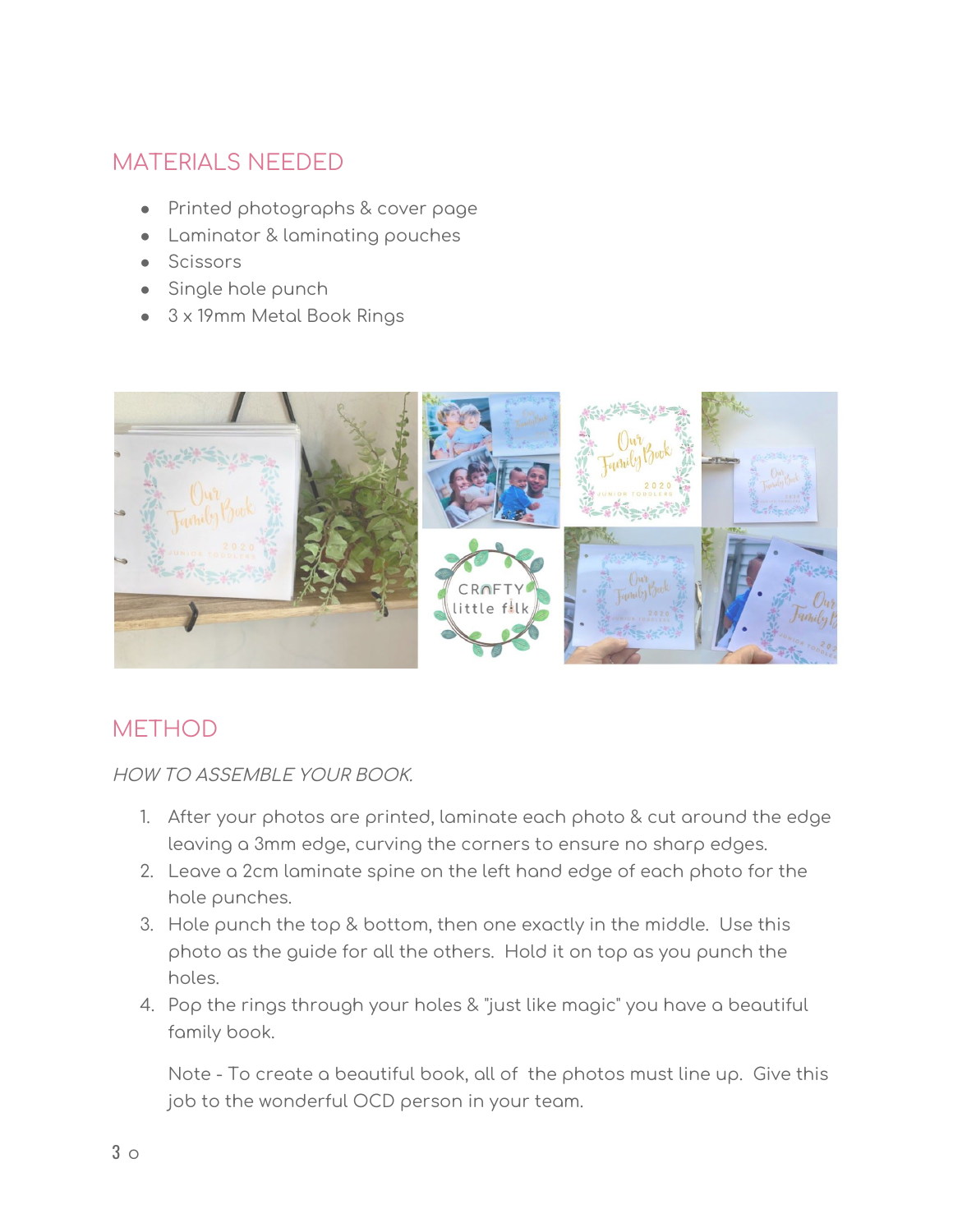#### PROGRAMMING & DISPLAY

How our book is incorporated into our day

Our family book is part of our floor resources, often on a shelf for the children to access.

After the morning play session, in the lead up to lunch, we will often sit with the class & the Family Book. The children love to play call & response games.

"Name your friend?" "Who are they with ?" " Let's name the family member, Mum, Dad, Nanny etc" The options are endless & the children really enjoy seeing themselves & their family.

At the end of each day we display the book, with a photo of a family beside the floor book for the families to see at pick up time. Often as they are leaving, the children will be chatting about their friends & the book !!!

Now I'd love to know your thoughts on a family book? Have you made one? How do you like to bring family fun into your room?

Jasmine

**www.craftylittlefolk.com**